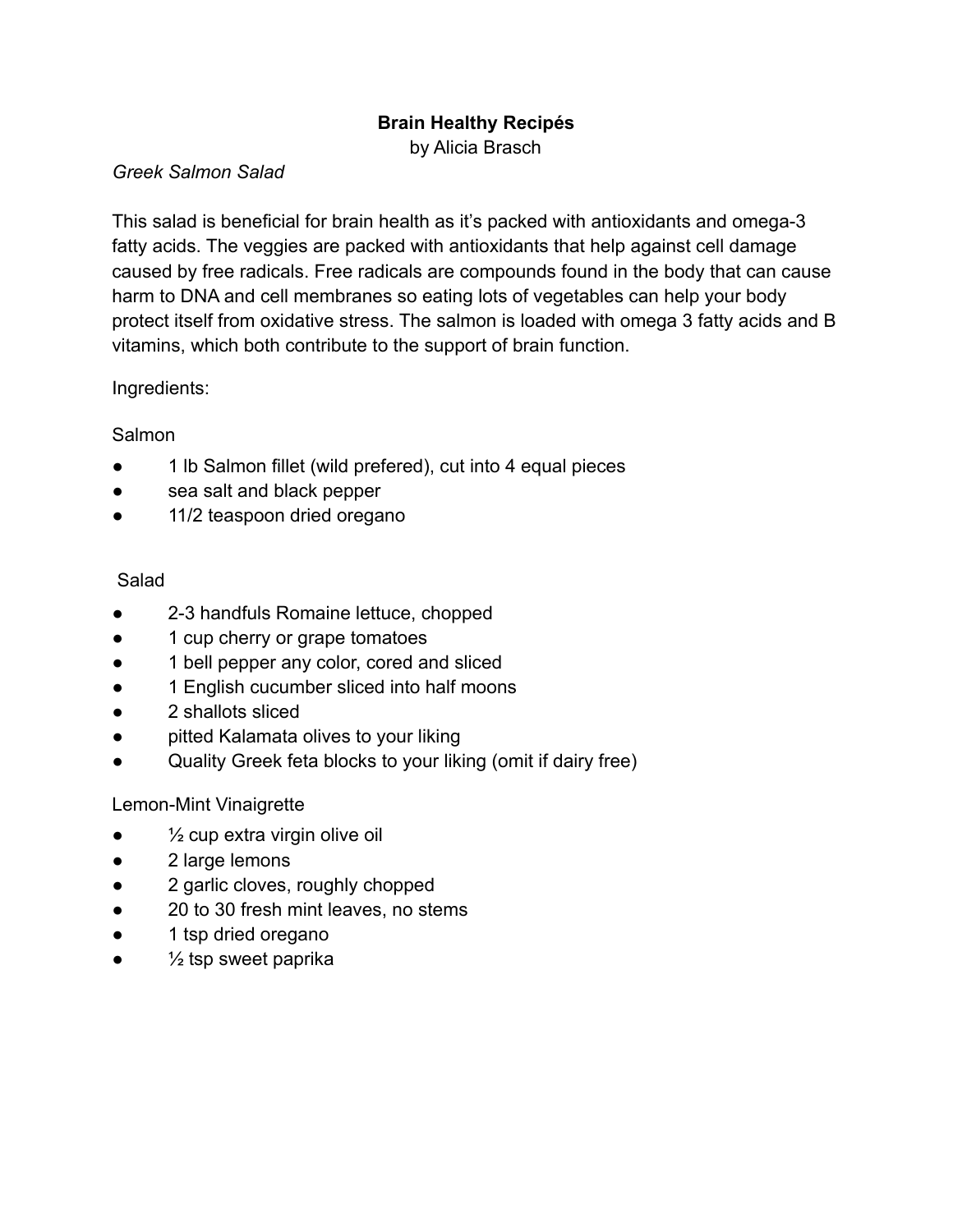# INSTRUCTIONS

- 1. Preheat the oven to 425 degrees F and position a rack in the middle.
- 2. Check for bones in the salmon fillets. Remove bones.
- 3. Season the salmon. Pat the salmon dry on both sides and season with sea salt, pepper, and dried oregano. Arrange on parchment paper on a sheet pan and brush the top of the salmon with extra virgin olive oil.
- 4. Bake the salmon in the heated oven for 8 to 12 minutes until it's done and flakes easily. Meanwhile, work on the salad and the vinaigrette.
- 5. Prepare the salad. In a large salad bowl, add the lettuce, tomatoes, bell peppers, cucumbers, shallots, and Kalamata olives (don't add the feta yet)
- 6. Prepare the vinaigrette. In the small bowl of a food processor fitted with a blade, add olive oil, lemon juice, garlic, fresh mint, oregano, and paprika. Add a pinch of sea salt and black pepper. Blend until well-combined.
- 7. Pour about  $\frac{1}{2}$  of the vinaigrette over the salad. Toss to combine. Now add the feta cheese blocks on top, if using. (Hold the remaining vinaigrette to dress the salmon later).
- 8. Transfer the salad to 4 serving bowls, top each with 1 fillet of salmon. Drizzle the remaining vinaigrette on top of the salmon. Enjoy!

# *Iced Turmeric Latte with Cardamom*

# 1-2 servings

The key ingredient in this iced beverage is turmeric. The active compound in turmeric is called curcumin and has been used for centuries in stopping inflammation as well as an antioxidant, which is anti-viral.

# Ingredients:

- 1 cup of coconut milk or other non dairy milk (you can thin down with water if coconut is too rich)
- 1 teaspoon of dried turmeric
- $\bullet$   $\frac{1}{2}$  teaspoon dried ginger
- $\bullet$   $\frac{1}{2}$  teaspoon black pepper (this activates the compounds in turmeric)
- $\frac{1}{8}$  teaspoon dried cardamom
- $\bullet$   $\frac{1}{2}$  teaspoon cinnamon
- $\bullet$   $\frac{1}{2}$  teaspoon vanilla extract
- 1-2 teaspoons honey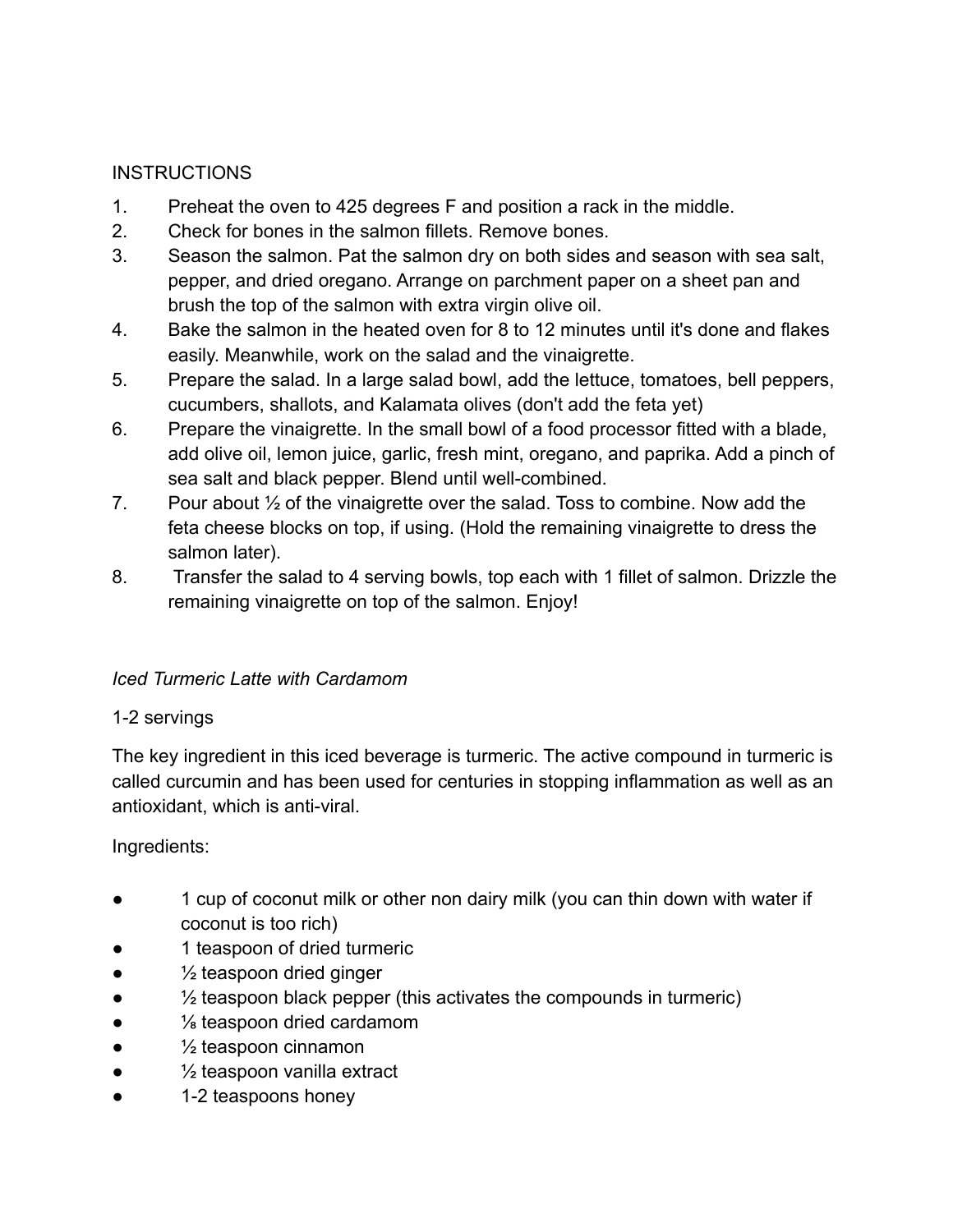## ● Ice

## **INSTRUCTIONS**

1. In a small saucepan, heat the coconut milk with the spices until just simmering. Whisk in the honey and vanilla extract and remove from heat. Let steep for 10 minutes. Fill one large glass with ice, or two small glasses with ice. Pour golden milk over the ice. Stir and enjoy.

### *Blueberry Chia Seed Pudding*

#### 2 servings

Blueberries are a powerhouse of nutrition. They are fully loaded with antioxidants and anthocyanins which protect and strengthen connections between neurons, making it easier for them to communicate. Chia seeds too are a superfood. They pack a beneficial punch to the gut as they are high in fiber which help feed the good bacteria in the gut. Additionally, they are low in calories and carbohydrates and high in protein as well as being high in antioxidants. This recipe makes for the perfect breakfast, afternoon snack, or after dinner treat.

#### INGREDIENTS

- 1 cup preferred non-dairy milk (coconut, almond, oat)
- $\bullet$  1/4 chia seeds
- 1 tsp vanilla extract

Blueberry Sauce Ingredients

- 1 1/2 cup frozen blueberries
- 2 tbsp water

#### **Instructions**

1. Whisk together or shake in a mason jar, 1 cup of no-dairy milk and ¼ cup of chia seeds

2. Mix together thoroughly and place in the refrigerator to chill for at least 6 hours, preferably overnight

3. Prepare a blueberry sauce to enjoy with the chia seed pudding

4. Add frozen blueberries and 2 tbsp water to a sauce pan and increase heat to medium

5. After about 3-5 minutes the warm blueberries will begin to burst